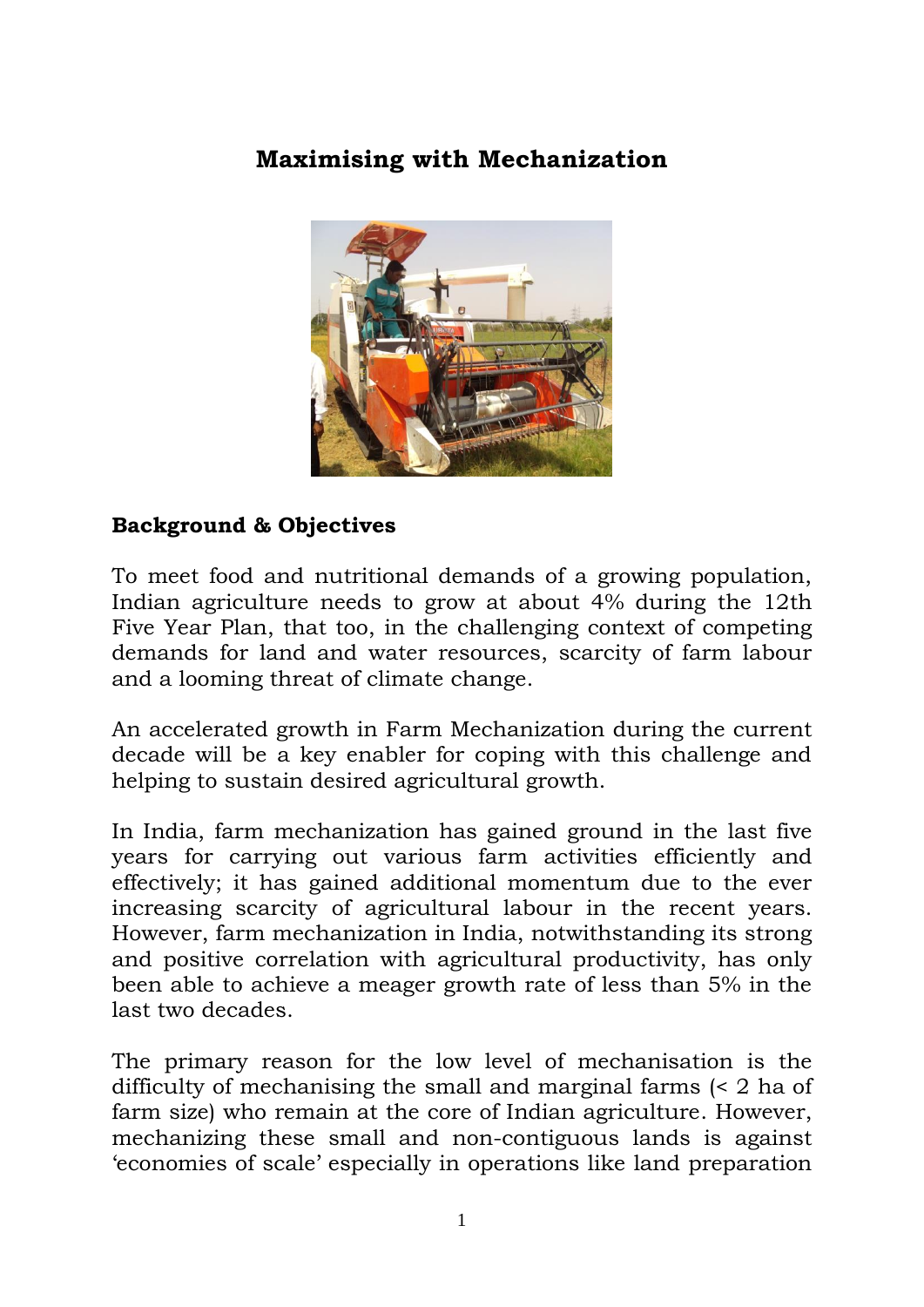and harvesting that require capital intensive equipment. With continued shrinkage in average farm size and lower credit worthiness of small farmers, individual ownership of agricultural machinery becomes progressively more uneconomical and out of reach of majority of Indian farming communities. This phenomenon of gradual "exclusion" of majority of small and marginal farmers in India from the benefit of farm mechanization has been reaffirmed by NSSO sample survey (2005) that revealed that the degree of farm mechanization has developed a stronger bias towards larger land holdings (>5-6 ha farm size).

### **Intervention**

In Andhra Pradesh, focus on farm mechanization has, in the past, been by way of providing subsidy to farmers for procuring farm implements suitable to their needs. However, this benefit has, as elsewhere, not reached many of the small and marginal farmers. Therefore, though there has been considerable progress of mechanization in agriculture in the State, its spread has been very uneven.

Moreover, there were also concerns regarding further progress in this sector. What was really amiss was overall farm mechanization that required employment of contemporary highly mechanized farm machinery such as paddy transplanters, combine harvesters, multi-crop threshers, etc., was still to make any major impact in the process of agri-mechanization, primarily due to the high capital cost involved.

In order to accelerate the pace of agricultural mechanization in Andhra Pradesh, the Government undertook implementation of the Intensified Farm Mechanization Project under RKVY from 2008-09 to 2010-11.

Supply of Farm Implements to individual farmers on 50% subsidy was limited to Rs. 30,000 during 2008-09 and Rs. 45,000 during 2009-10 & 2010-11. Rs 96.46 crores have been invested in this intervention during the span of 3 years.

From 2009-10, the Project was extended to provide high cost machinery to Farmers' Groups on 50% subsidy, limited to Rs. 10.00 lakhs. Subsidy of Rs 50.66 crores was provided to various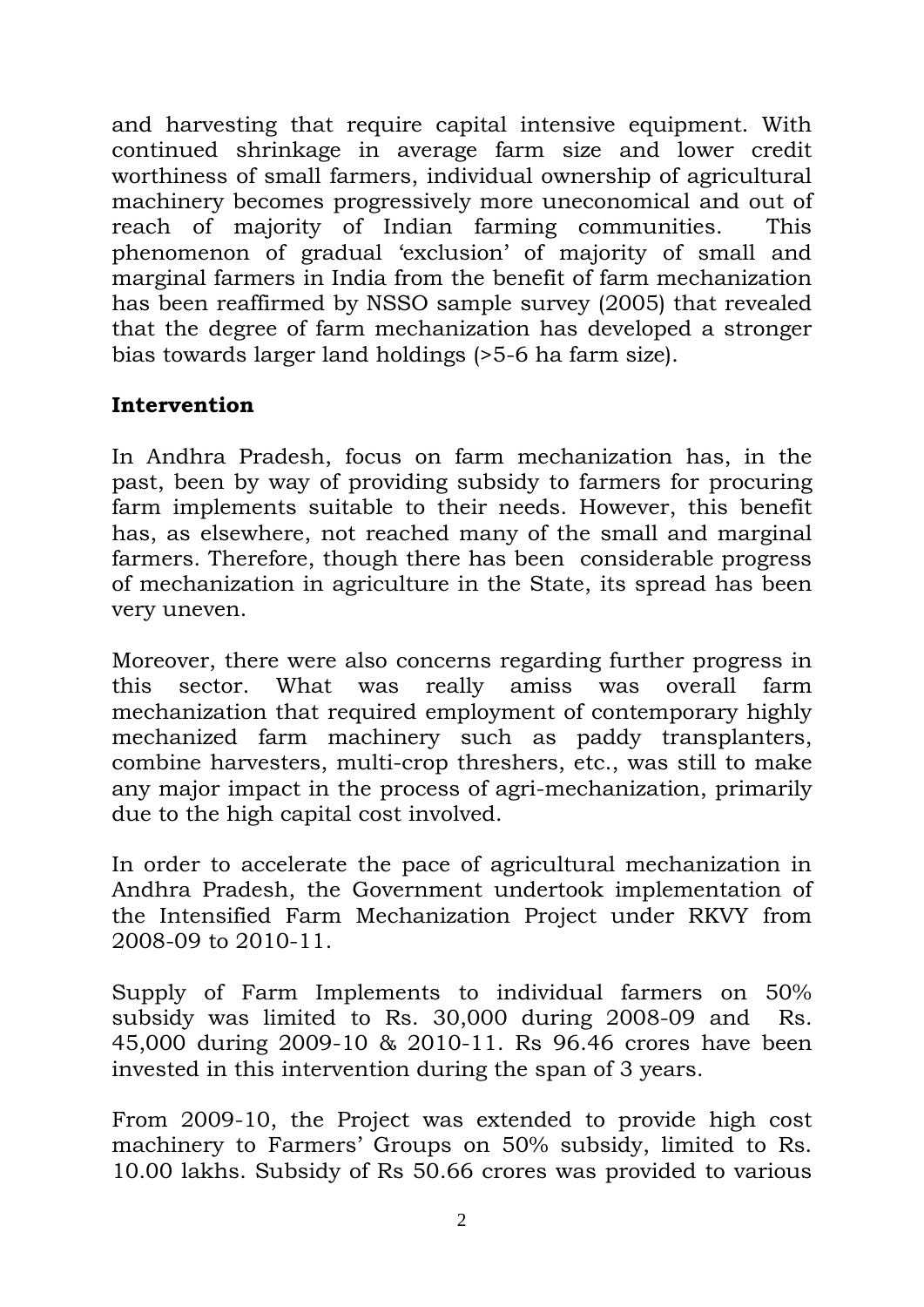farmers" groups for purchase of 541 modern high value implements like transplanters, harvesters, threshers, power weeders, etc in the 2009-10 and 2010-11.

#### **Outcome**



Though increase in production of food grains has been made possible as a result of several factors like adoption of quality seeds, better use of fertilizers, plant protection techniques and improved irrigation facilities, it is observed that farm power availability contributes significantly in increasing productivity and promotes better handling of inputs and outputs,

which results in saving in inputs and reduction in harvest losses.

Supply of highly end machinery has resulted in efficient management of inputs facilitating increased cropping intensity, plantation and harvest at proper stage, rapid and timely harvest that has provided extra days for land preparation and early planting of the next crop, reduction of cutting and containing losses to less than 2 percent, reduction in threshing time and obtaining required quality outputs compared to traditional threshing methods, and reduction in drudgery and operation time.

With increase in efficiency and timeliness of farm operations, mechanized farming will result in saving in inputs, viz., seed and fertilizer by 20% and increase in productivity by 10 to 30%. Therefore, on an average, net returns to farmers will improve due to timely operations, saving of labour cost, saving of inputs like seed and fertilizers, good quality produce etc., thereby reducing the cost of production as compared to the traditional cultivation practices.

#### **This is what beneficiaries report -**

 **Rythu Club, Korrapadu Village, Rajupalem Mandal, Kadapa District**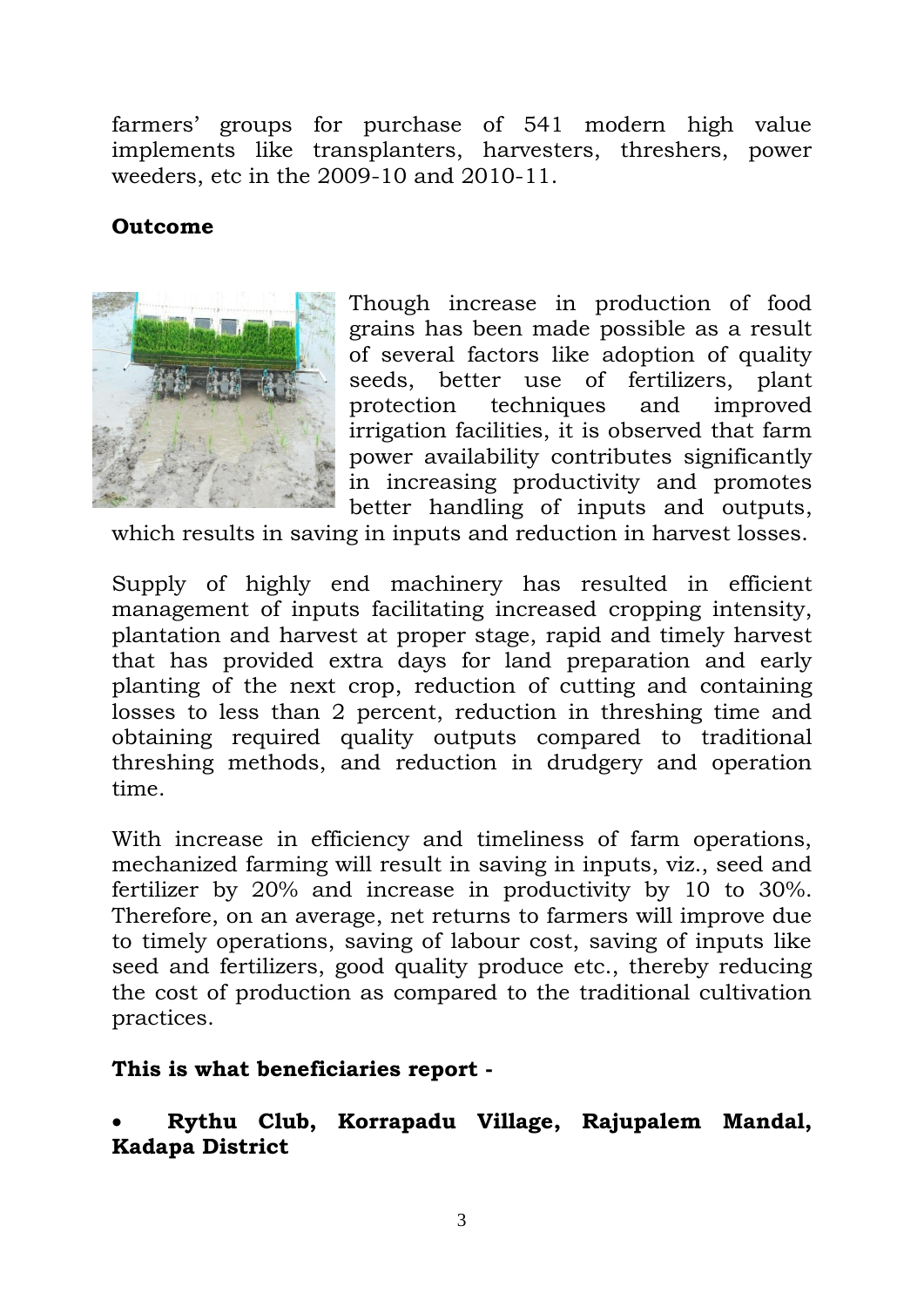"We have been facing lot of problems in completing rice transplanting in time because of labour shortage. To overcome this problem, we procured a Rice Transplanter costing Rs. 10.20 lakhs on 50% subsidy under RKVY this year. Spacing was perfectly maintained and as a result there was good aeration, more number of tillers and fewer problems of weeds. We have a total savings of around Rs. 1800 per acre and an increase of about 25% in yield; the quality of the grain is also better".



#### **Parimi Venkata Narsimha Rao, Pasivedala Village, Kovvur Mdl, West Godavari District**

"I procured an 8 row paddy drum seeder on subsidy for Rs. 3,201 (full cost Rs. 6,402). The labour required was much less compared to the traditional method and water consumption also got reduced. There was profuse tillering with uniform grains. I achieved 12% increase in productivity and Rs. 90,000 additional income per hectare."